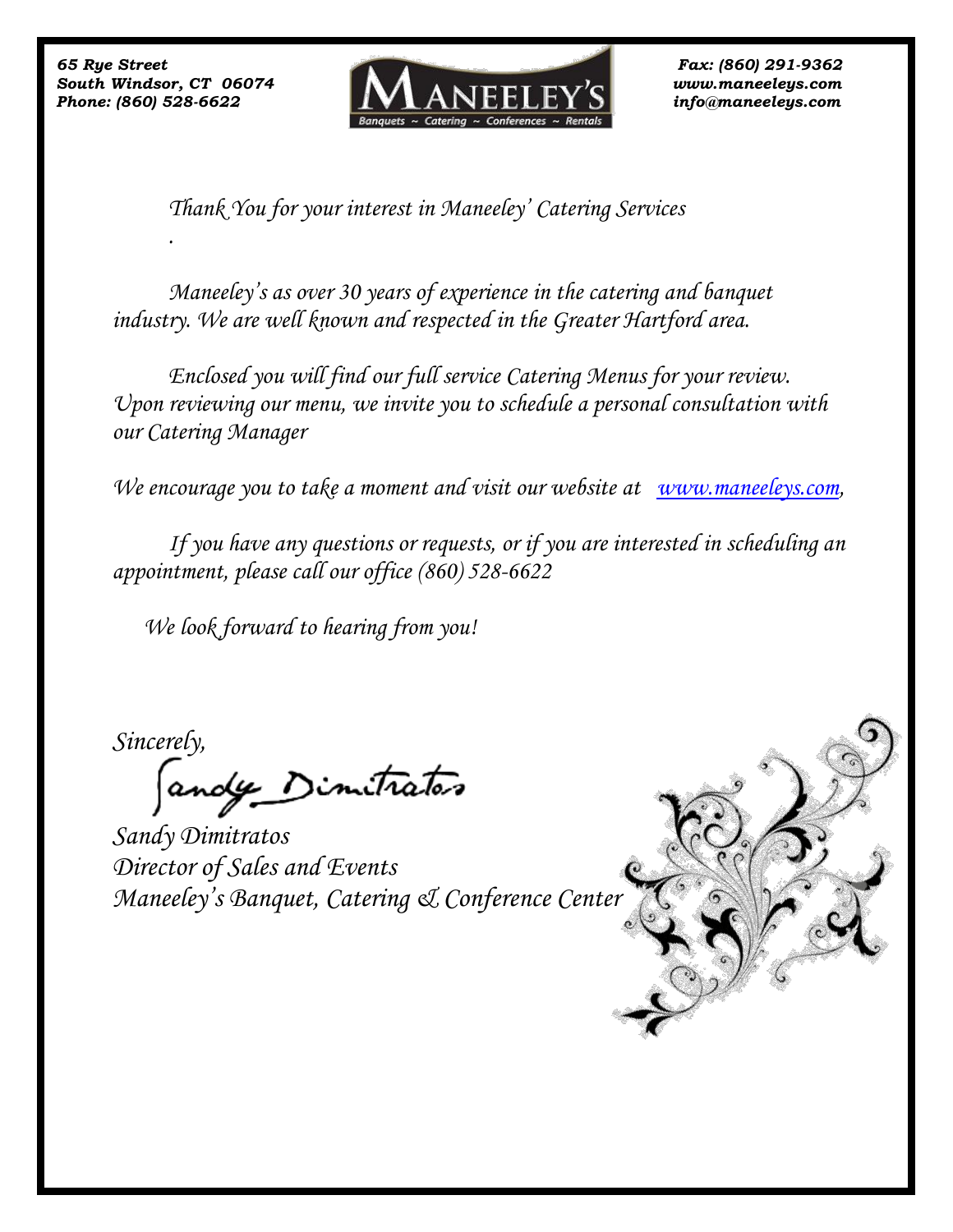



## *Maneeley's Catering & Rental*

*Our dedicated staff will exceed your every expectation.*

*Our Director of Events, Sandy Dimitratos.*

*Planning your event is our passion!!* 

65 Rye Street ~ South Windsor, CT 06074 (860) 52-PARTY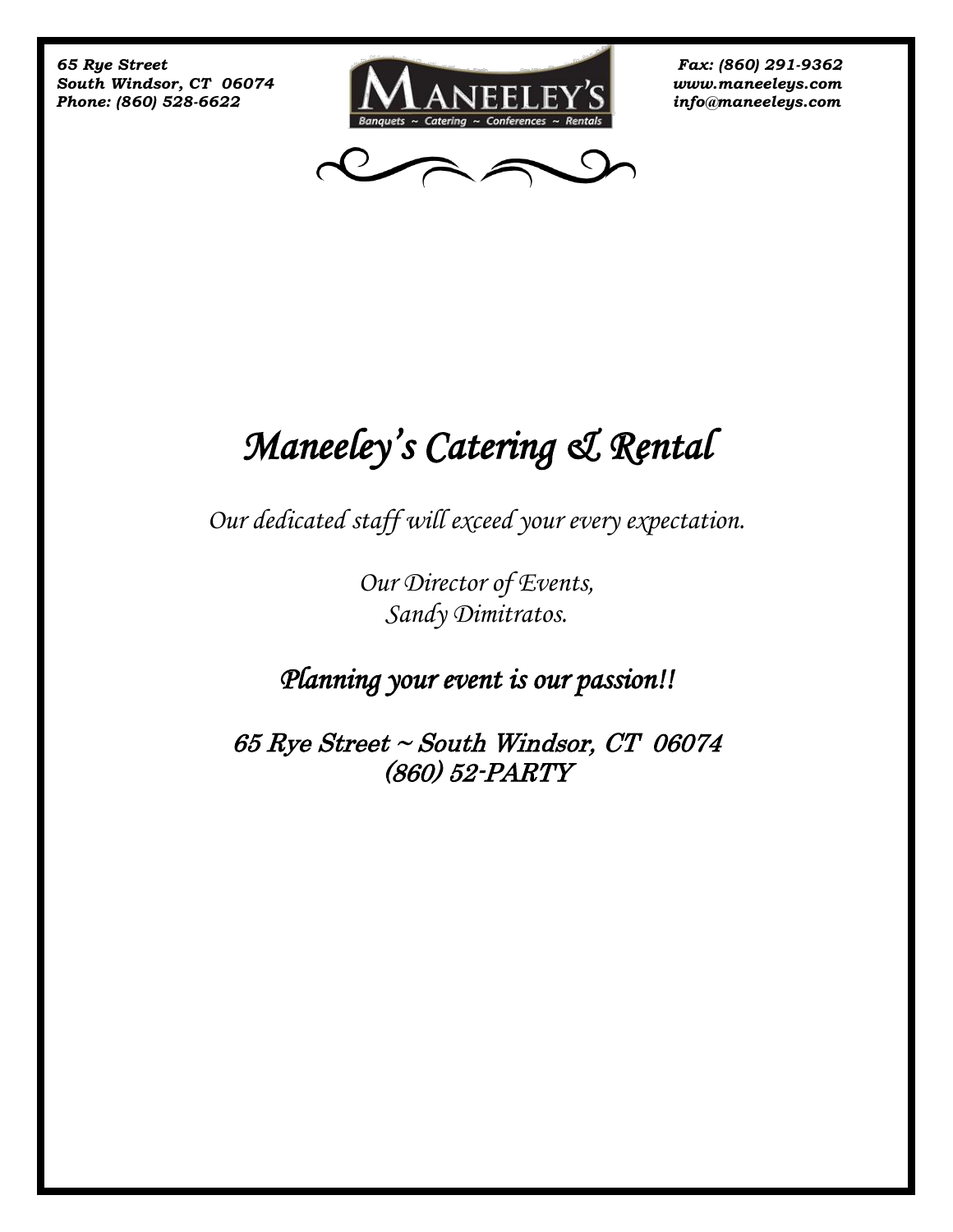

## *~ Luncheon Buffet Dinner ~*

*~ Imperial Buffet ~* 

*Garden Salad with House Dressing Warm Dinner Rolls & Butter Penne with Marinara Sauce Chicken Francaise Grilled Eggplant Mediterranean Oven Roasted Potatoes ~ Vegetable Medley Dessert & Coffee Station: Coffee, Decaf & Assorted Tea ~ Cream & Sugar Italian Pastries ~ Cookies* 

*\$24.95 per Guest* 



*~ Emerald Buffet ~* 

*Classic Greek Salad Warm Dinner Rolls & Butter Cheese Tortellini Alfredo Chicken Marsala Carving Station: Beef Tenderloin Garlic Mashed Red Bliss Potatoes Roasted Vegetable Medley Warm Dinner Rolls and Butter Dessert & Coffee Station: Coffee, Decaf & Assorted Tea ~ Cream & Sugar Italian Pastries ~ Cookies \$30.95 per Guest* 

*Soda Bottled Water package: \$2.25 Per Person Prices Are Subject to 20% Service Fee And Applicable Connecticut State Sales Tax*